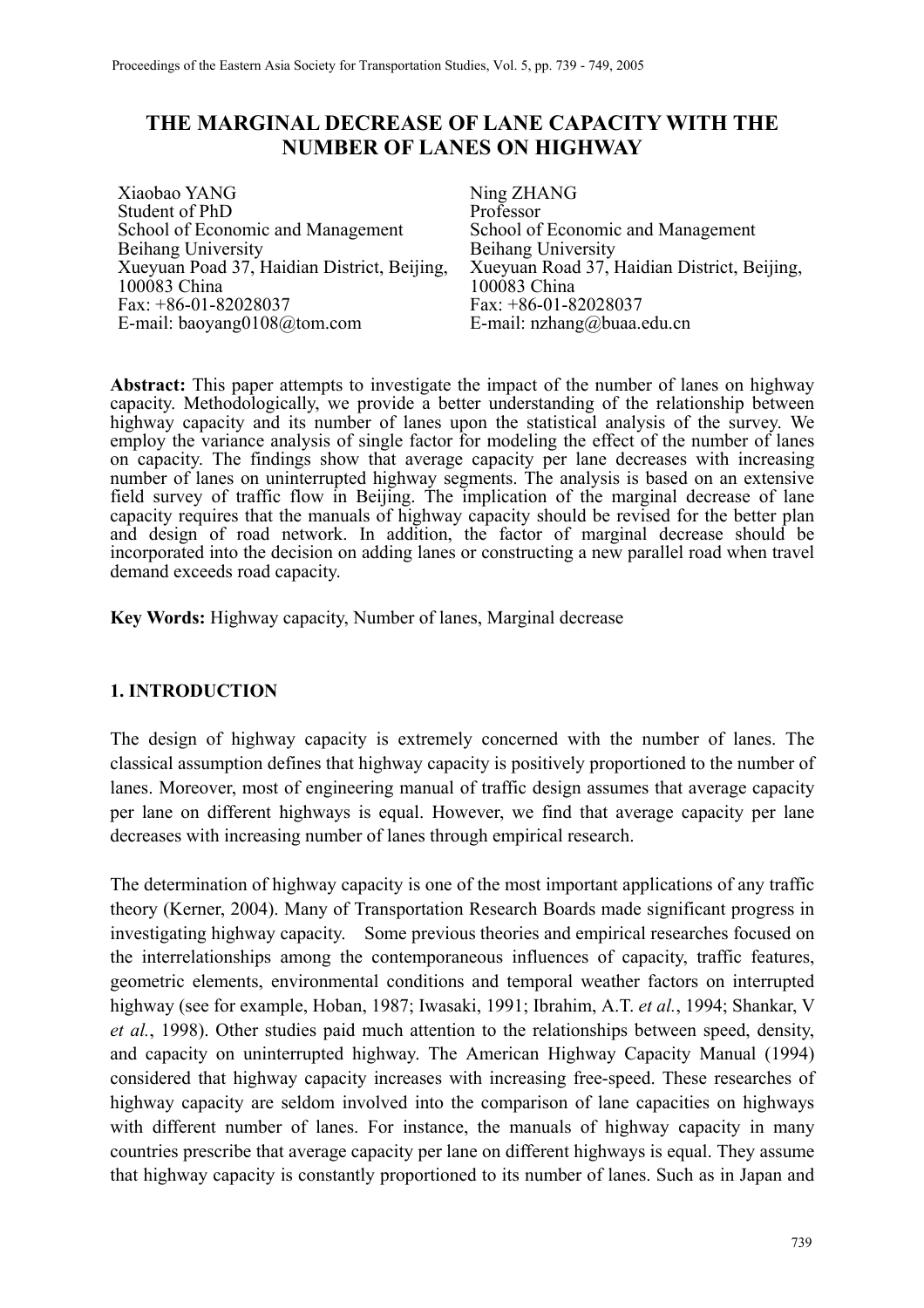China, their manuals prescribe that average capacity per lane on uninterrupted multilane highway is 2200 PCU (Passenger Car Units), regardless of the number of lanes. However, the increase of lane number incurs some changes of cars' interaction and drivers' behavior. It may lead to the inequality of average capacity per lane on highways with different number of lanes. Based on field survey in Beijing, we find that average capacity per lane on highway with two, three and four lanes is 2104, 1973 and 1848 PCU, respectively. It implies a marginal decrease of average capacity per lane with increasing number of lanes on highway.

The statistical test is used to investigate the impact of the number of lanes on highway capacity. We firstly prove that highway capacity is not constantly proportioned to its number of lanes through empirical method. Then, the variance analysis of single factor and *t*-test are applied to test the inequality. Finally, we find the marginal decrease rate of average capacity per lane with increasing number of lanes is around 6.7%. It is important to recognize that this discussion is based on data from only three highways, in one location every highway. Despite this limitation, it is likely that some useful insights can be gained.

This paper begins by providing an overview of the modeling approach and test technique. The next section gives descriptions of the data-collection and the presentation of model-test results. This is followed by the analyses of the differences of traffic characteristics on different highways and possible explanations. Finally, conclusions and recommendations are drawn.

### **2. MODELING APPROACH**

A statistical test model is developed to analyze the relationship between highway capacity and its number of lanes on multilane highway. In the past, average capacity per lane on different highways is considered as equal in many countries' manuals. However, we can suggest average capacity per lane on different highways have some difference. The appropriate procedure for testing the equality of several means is the variance analysis. We apply the variance analysis of single factor to model the effect of the number of lanes on highway capacity. Let *cij* be the *j*-th observation of average capacity per lane on *i*-lane highway. Then, the linear statistical model of average capacity per lane on different highways can be written as:

$$
C_{ij} = c + \tau_i + \varepsilon_{ij} \qquad \begin{cases} i = 1, 2, 3, \cdots, m \\ j = 1, 2, 3, \cdots, n \end{cases} \tag{1}
$$

Where *c* is a parameter common to all treatments called the overall mean of lane capacity on different highways, *τ<sup>i</sup>* is a parameter unique to the *i*-th treatment called the *i*-th treatment effect, that is, the random effect on *i*-lane highway, and *ξij* is a random error component.

Our objectives will be to test appropriate hypotheses about the average capacity per lane on different highways. For hypothesis testing, the model errors are assumed to be normally and independently distributed random variables with mean zero and variance  $\sigma^2$ . The variance  $\sigma^2$ is assumed to be constant for all levels of the factor. Let  $c_i$  be average capacity per lane on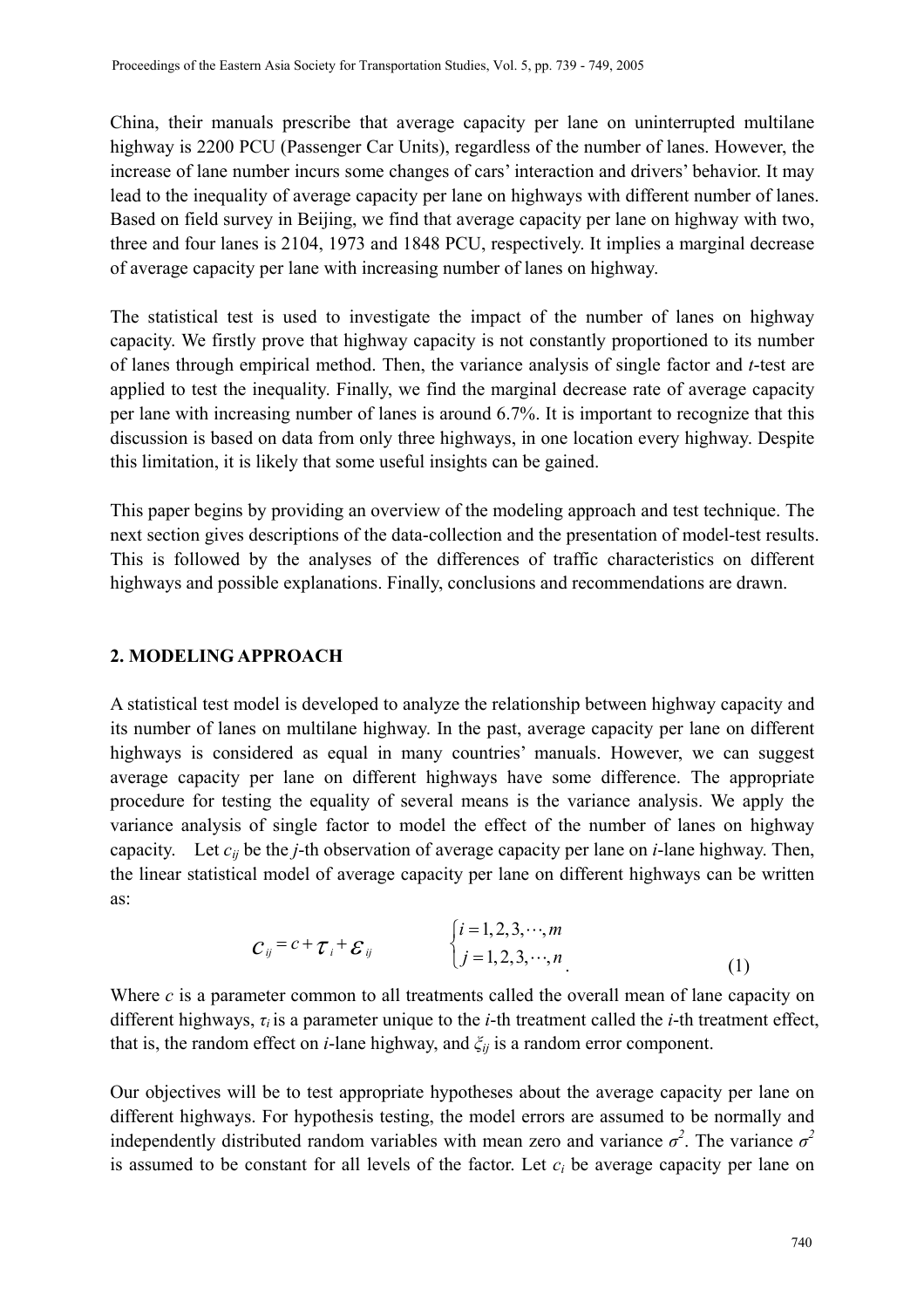*i*-lane highway, and  $c_i = c + \tau_i$ , *i*=1, 2, 3…, *m*. Thus, the mean on *i*-lane highway consists of the overall mean plus the random effect on *i*-lane highway. The null hypothesis and alternative hypothesis can be expressed as:

$$
H_0: c_2 = c_3 = c_4 = c
$$
  
\n
$$
H_1: c_i \neq c_j, \quad \forall i, j, \text{ and } j \neq i.
$$
 (2)

Note that if  $H_0$  is true, average capacity per lane on different highways have a common mean *c*.

The null hypothesis assumes that highway capacity is proportioned constantly to its number of lanes. That is to say, average capacities per lane on highways with different number of lanes have no difference  $(c_2 = c_3 = c_4 = c)$ . Then, the variance analysis of single factor is applied to test the null hypothesis. Finally, we use the one-sided *t*-test of independent samples to test the decrease of  $c_2$  and  $c_3$ ,  $c_3$  and  $c_4$ . In these problems, we wish to reject  $H_0$  only if one mean is larger than the other. Thus, their null hypotheses and alternative hypotheses can be written as:

$$
H_0 \cdot c_2 = c_3 \cdot H_1 \cdot c_2 > c_3;
$$
 (3)

and 
$$
H_0: c_3 = c_4
$$
,  $H_1: c_3 > c_4$ . (4)

If both of null hypotheses are not true, there exists a gradual decrease of *c2*, *c3* and *c4*.

### **3. EMPIRCAL SETTING**

#### **3.1 Field Capacity Survey**

The survey areas are urban locations in the north of Beijing in China. After panel observations, we finally choose three types of divided and uninterrupted highway sections respectively which have two, three and four lanes to collect data. Capacities on these highways are little interrupted by other factors except the number of lanes.

Table 1 summarizes the conditions of the field highway capacity survey in the summer and fall of 2004. From Table 1, geometric characteristics on different highway sections can be obtained. The lane width, lateral clearance, and design speed, etc is consistent on three highway sections. The horizontal curvature is less than 2%, and the gradient is less than 1%. The entrance, exit or curvature is over one kilometer from each surveyed location. Therefore, geometric characteristics have little influence upon highway capacity. Furthermore, Weather conditions on our surveyed dates are clear and wind speed is not more than 3 mph. It is shown that weather conditions can not influence capacity on surveyed highways. Finally, all of the surveyed jobs are chosen on workday from 7.00 a.m. to10.00 a.m. The activity types of travelers are mostly work and go-to-work.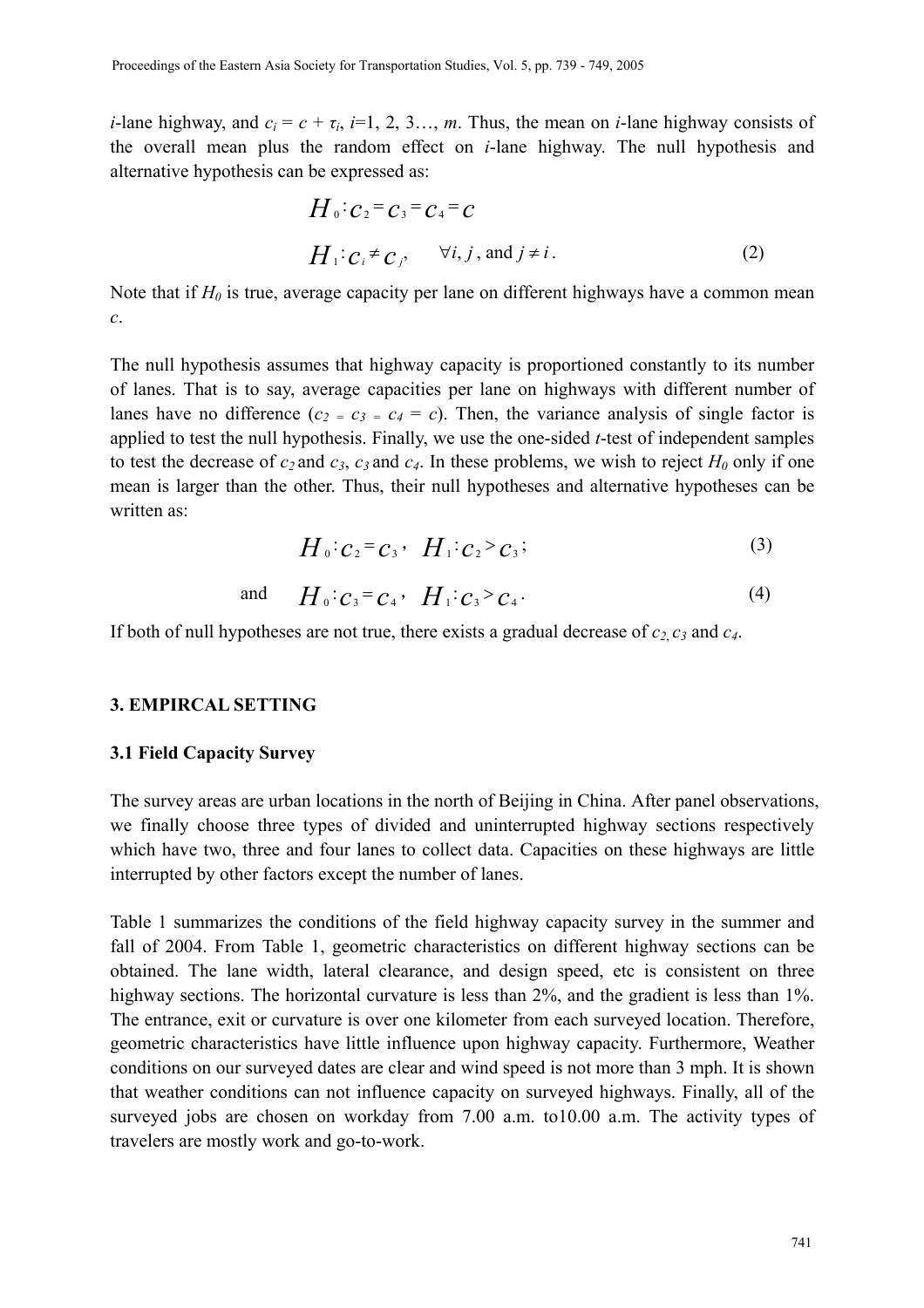| Objective                 | to collect data on the capacities of three highway sections and to explore            |                                                      |                |                             |                          |  |
|---------------------------|---------------------------------------------------------------------------------------|------------------------------------------------------|----------------|-----------------------------|--------------------------|--|
|                           | the relationship between highway capacity and the number of lanes                     |                                                      |                |                             |                          |  |
| Common<br>characteristics | lane width: 3.75 m, lateral clearance: 1.85m, paved shoulders: 0.75m<br>a)            |                                                      |                |                             |                          |  |
|                           | b)                                                                                    | sight distance: >500m (no restriction on overtaking) |                |                             |                          |  |
|                           | horizontal curvature: $\langle 2\%,$ gradient: $\langle 1\% \rangle$<br>$\mathbf{c})$ |                                                      |                |                             |                          |  |
| of highway<br>sections    | $\rm d$                                                                               | design speed: 100km/h                                |                |                             |                          |  |
|                           | road surface: good condition<br>$\epsilon$ )                                          |                                                      |                |                             |                          |  |
| Different                 |                                                                                       | northbound                                           |                |                             | southbound               |  |
| characteristics           | 2-lane<br>an entrance, 1.1 km away                                                    |                                                      |                | an exit, 1.3 km away        |                          |  |
| of highway                | 3-lane                                                                                | an entrance, 1.3 km away                             |                |                             | a curvature, 1.1 km away |  |
| sections                  | 4-lane                                                                                | an entrance, 1.3 km away (west)                      |                | an exit, 1.2 km away (east) |                          |  |
|                           | date: (workday)                                                                       |                                                      |                |                             |                          |  |
|                           | 2-lanes: Sept 9, Sept 10, Sept 14, Sept 17, Sept 21, Sept 22 of 2004<br>a)            |                                                      |                |                             |                          |  |
| Date and time             | 3-lanes: May 12, May 14, May 17, Aug 11, Aug 13, Oct 20 0f 2004<br>b)                 |                                                      |                |                             |                          |  |
|                           | 4-lanes: May 10, July 19, Sept 6, Sept 13, Sept 27, Oct 8 0f 2004<br>$\mathbf{c}$ )   |                                                      |                |                             |                          |  |
|                           | time: $7.00$ a.m. $-10.00$ a.m. on each day                                           |                                                      |                |                             |                          |  |
| Number of<br>samples      | six (each surveyed highway section)                                                   |                                                      |                |                             |                          |  |
| Weather                   | conditions: clear, wind: $\leq$ 3mph                                                  |                                                      |                |                             |                          |  |
| Composition<br>of vehicle |                                                                                       | passenger car                                        | medium vehicle |                             | heavy vehicle            |  |
|                           | 2-lane                                                                                | 97.09%                                               | 2.91%          |                             | $0\%$                    |  |
|                           | 3-lane                                                                                | 96.16%                                               | 3.75%          |                             | 0.09%                    |  |
|                           | 4-lane                                                                                | 96.97%                                               |                | 2.98%                       | 0.06%                    |  |

Table 1.Summary of the Field Capacity Survey



Figure 1.Three Highways and Observation Stations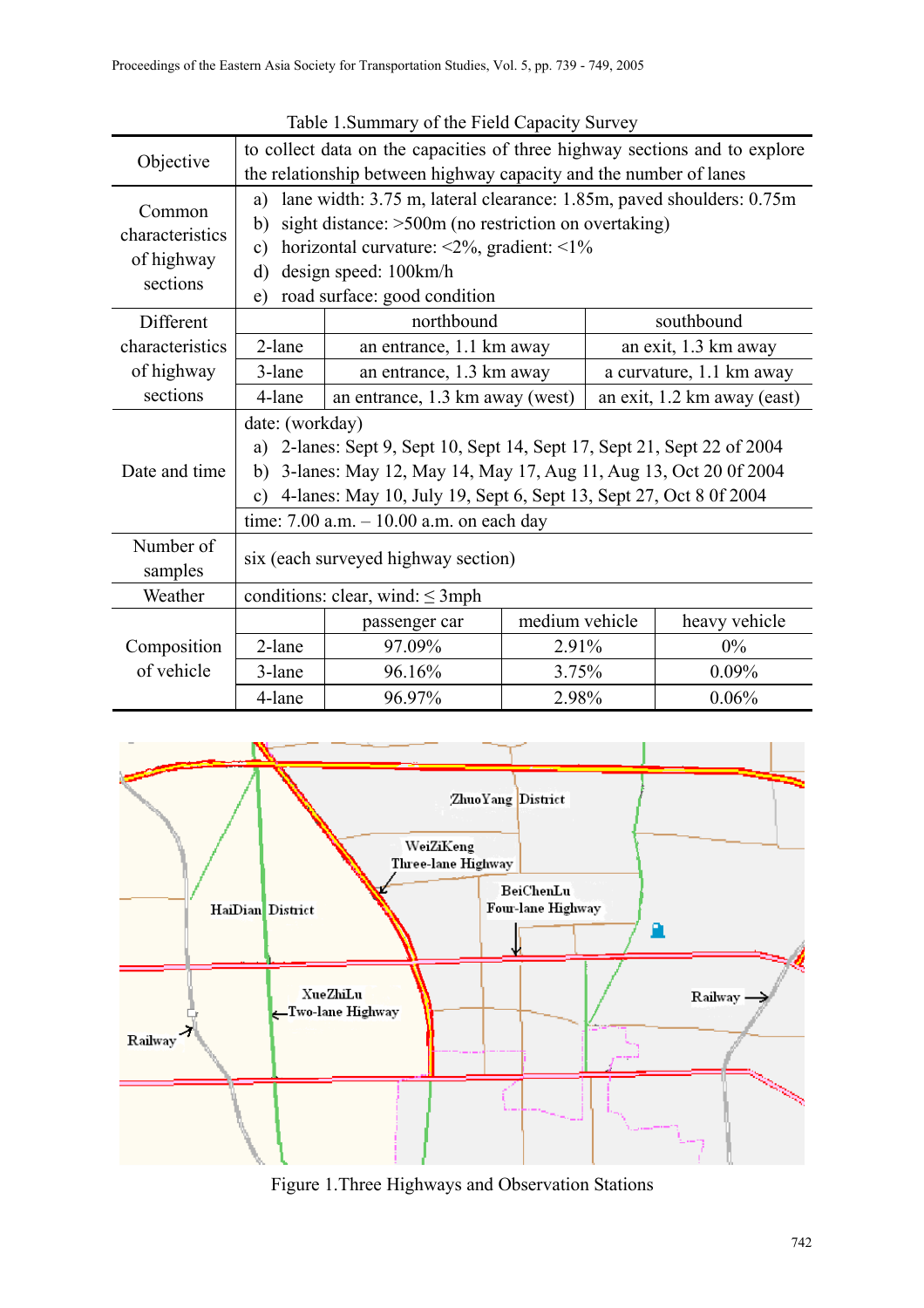To test the relationship between highway capacity and the number of lanes in these locations, the data were collected using the Panasonic digital video camera with a precision of 1/25th per second. XueZhiLu, WeiZiKeng and BeiChenLu are the highway segments with two-lane, three-lane, and four-lane highways respectively. Figure 1 shows the locations where the measurements were taken. The junctions of these three highways are cloverleaf. Figure 2 gives three pictures of surveyed highway sections. Data on spot flows, speeds, densities and vehicle classifications by lane were collected in the summer and fall of 2004 in one direction over 15 minutes categorized into a group.



Figure 2.Three Pictures of Surveyed Highway Sections

Classification of vehicle types was based on three vehicle-length classes of up to less than 5, 5 to 8, and more than 8 m. All vehicles are classified into passenger car, medium vehicle and heavy vehicle and their passenger car equivalents are 1.0, 1.5 and 2.0, respectively. The detailed vehicle classification for highway capacity analysis is shown in Table 2.

| $r_{\text{max}} = r_{\text{max}}$ |                                                        |                          |  |  |  |
|-----------------------------------|--------------------------------------------------------|--------------------------|--|--|--|
| Labels of<br>vehicle-type         | description of the vehicle classification              | length of vehicle<br>(m) |  |  |  |
|                                   |                                                        |                          |  |  |  |
| Passenger car                     | mini-buses, jeeps, vans, passenger cars, light         | $<$ 5                    |  |  |  |
|                                   | vehicles, and microbuses $(\leq 12 \text{ p})$ , etc.  |                          |  |  |  |
| Medium vehicle                    | medium bus(12-25 p), trucks(2.5-7 t), etc.             | $5 - 8$                  |  |  |  |
| Large vehicle                     | large trucks( $>7$ t) large buses( $>25$ p), trailers, | >8                       |  |  |  |
|                                   | heavy vehicles, and container-vehicles, etc.           |                          |  |  |  |

Table 2.The Vehicle Classification for Highway Capacity Analysis

On the basis of Table1, the percentages of vehicle type can be obtained. The percentage of medium vehicles on each highway is lower than 4% and the differences of them are less than 1%. Meanwhile, the percentage of heavy vehicles is very small, less than 0.1% on each highway. It implies that the differences to the percentages of each vehicle type on different highways are indifferent. The Passenger Car Equivalents might give birth to little error of highway capacity.

# **3.2 Average Capacity per Lane on Highways**

The American HCM (Highway Capacity Manual, 1994) defines highway capacity as: "The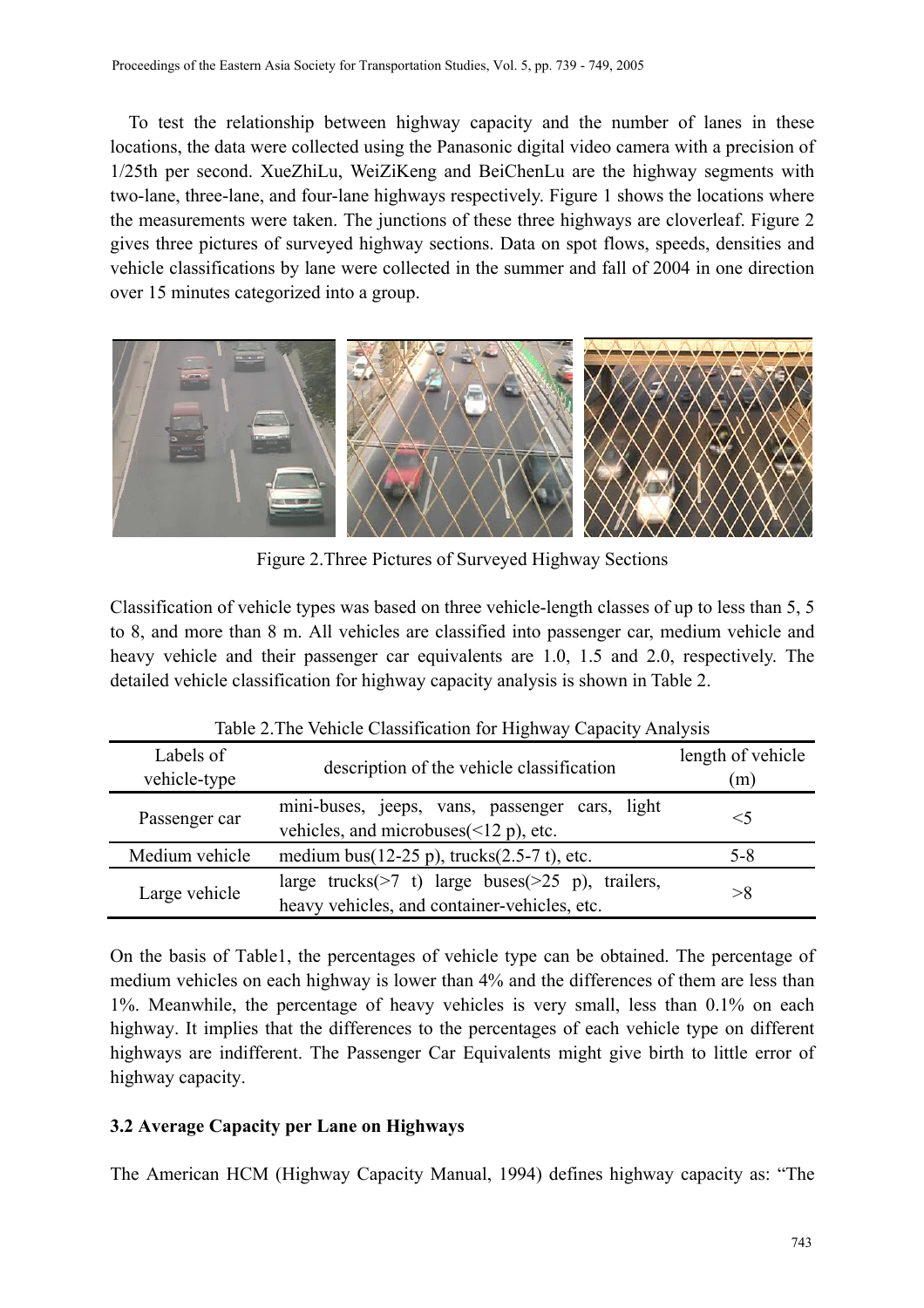maximum sustained 15-minute rate of flow which can be accommodated by a uniform highway segment under prevailing and roadway conditions in the specified direction of interest (Smith, W. S. *et al.*, 1996)". Therefore, we use 15-minute flow rate to assess highway capacity.

| Table 3. Summary of Average Capacity per Lane on Each Highway (PCU/ln/h) |              |      |      |      |      |      |      |            |
|--------------------------------------------------------------------------|--------------|------|------|------|------|------|------|------------|
| Lane                                                                     | observations |      |      |      |      |      |      |            |
| number $i$                                                               |              |      |      | 4    |      | b    | mean | <b>STD</b> |
| 2                                                                        | 2129         | 2054 | 2094 | 2118 | 2081 | 2150 | 2104 | 34.83      |
|                                                                          | 1928         | 1938 | 1965 | 1995 | 2010 | 2002 | 1973 | 32.66      |
| $\overline{4}$                                                           | 1876         | 1821 | 1860 | 1883 | 1805 | 1845 | 1848 | 30.79      |
| Total                                                                    |              |      |      |      |      |      | 1975 | 112.06     |

The observations that we obtains on average capacity per lane on different-lane highways are shown in Table 3. We can see that the means of observations on different highways are significantly different. The means of observations on different highways are 2104, 1973, 1848, respectively. They are gradually decreasing with increasing number of lanes. Meanwhile, the standard deviations on different highways undergo a little change, varying from 30.79 to 34.83. However, the standard deviation of overall observations is as nearly 3.5 times as that of each highway. The mean of overall observations on highways is 1975, nearly equal to that of three-lane highway, less than the mean of two-lane highway and more than that of four-lane highway.



Lane Number of Different Highways

Figure 3.Box Plots of Average Capacity per Lane versus Different Highways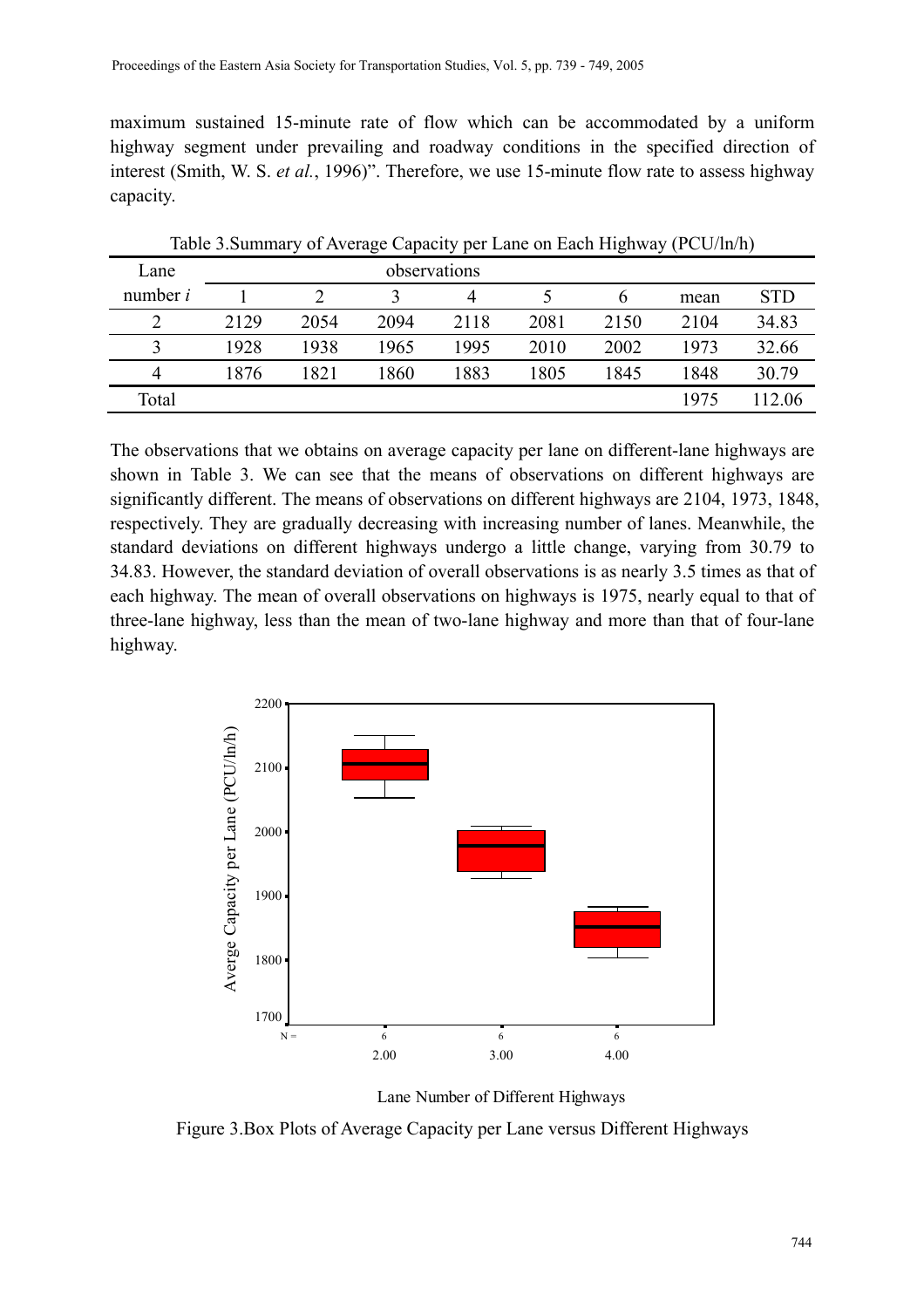

Lane Number of Different Highways

Figure 4.Scatter Diagram for Average Capacity per Lane versus Different Highways

It is always a good idea to examine survey data graphically. Figure 3 presents box plots for average capacity per lane on different highways, and Figure 4 is a scatter diagram of average capacity per lane versus different highways. In Figure 4, the solid dots are the individual observations. Both graphs indicate that average capacity per lane decreases as lane number increases. Based on this simple graphical analysis, we strongly suggest that average capacity per lane decrease with increasing number of lanes on highway.

## **3.3 Variance Analysis of Single Factor and** *t***-test**

In order to analysis more objectively the inequality of average capacity per lane on different highways, we use variance analysis of single factor and the *t*-test to test the effect. The variance analysis is summarized in Table 4. Note that the between-treatment mean square (98326.22) is many times larger than the within-treatment mean square (1120.84). Due to  $F=87.73>F_{0.05,2.15}=3.68$ , we reject  $H_0$  and conclude that lane number significantly affects the average capacity per lane on highway. Then, we apply the one-sided *t*-test of independent samples to test the marginal decrease.

| Source of variation | sum of squares | degrees of free | mean square |       |
|---------------------|----------------|-----------------|-------------|-------|
| Between treatments  | 19665240       |                 | 9832622     | 87.73 |
| Within treatments   | 16812.67       |                 | 1120.84     |       |
| Total               | 213465 10      |                 |             |       |

Table 4.The Result of Variance Analysis of Single Factor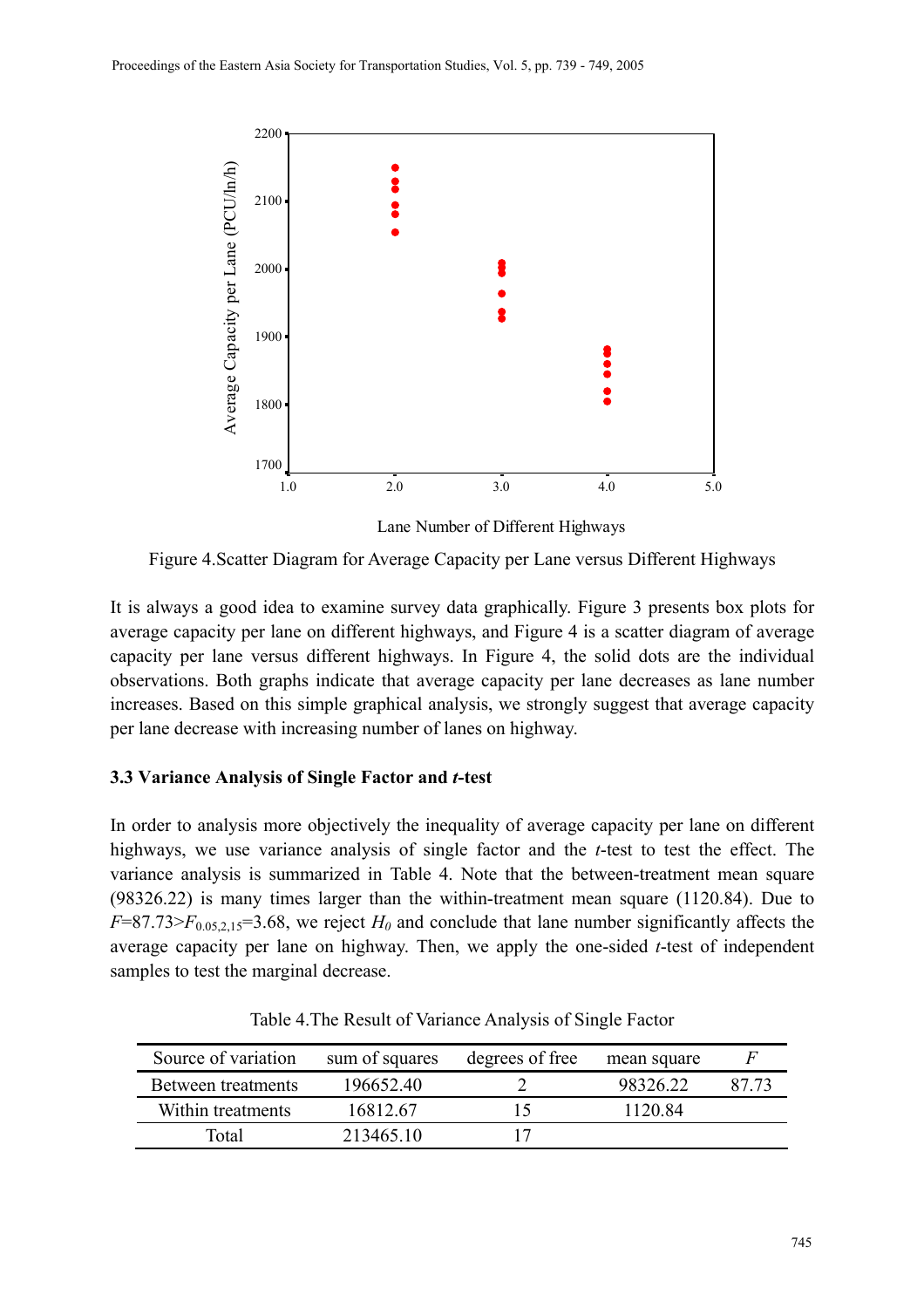| Table 5. The Result of The Unilateral <i>t</i> -test of Independent Samples |         |              |                          |  |  |
|-----------------------------------------------------------------------------|---------|--------------|--------------------------|--|--|
| Independent                                                                 | degrees | the value of | the threshold with the   |  |  |
| samples                                                                     | of free | t-test       | significance level 97.5% |  |  |
| $c_2, c_3$                                                                  |         | 6.55         | 2.23                     |  |  |
| $C_3, C_4$                                                                  |         | 6.59         | 2.23                     |  |  |
| $C_2, C_4$                                                                  |         | 3.49         | 2.23                     |  |  |

Table 5 presents the result of the one-sided *t*-test of independent samples. The upper 2.5 percent point of the *t* distribution with  $n_1+n_2-2=6+6-2=10$  degrees of freedom is  $t_{0.025,10}=2.23$ . Since the numerical values of *t*-test of  $c_2$  and  $c_3$ ,  $c_3$  and  $c_4$ ,  $c_2$  and  $c_4$ , are 6.55, 6.59 and 13.49, respectively. Every of them are larger than the threshold 2.23 with the significance level 97.5%. We reject  $H_0$  and conclude that the decrease of  $c_2$ ,  $c_3$  and  $c_4$  is statistically significant. Thus, average capacity per lane decreases with increasing number of lanes on highway. We can easily calculate that the marginal decrease rate is about 6.7%.

## **4. THE DIFFERENCES OF TRAFFIC CHARACTERISTICS AND POSSIBLE EXPLANATIONS**



# **4.1 Lane Capacity**

Figure 5.Lane Capacity on Three Highways

Figure 5 is given with the results of lane capacity on different highways. It can be seen that lane capacity decreases with the change of lane position from lane 1 to 4 on each highway, which is consistent with a common observation in many countries. This phenomenon should be attributed to the driving habits and speed limit of lanes on highway. The left lane is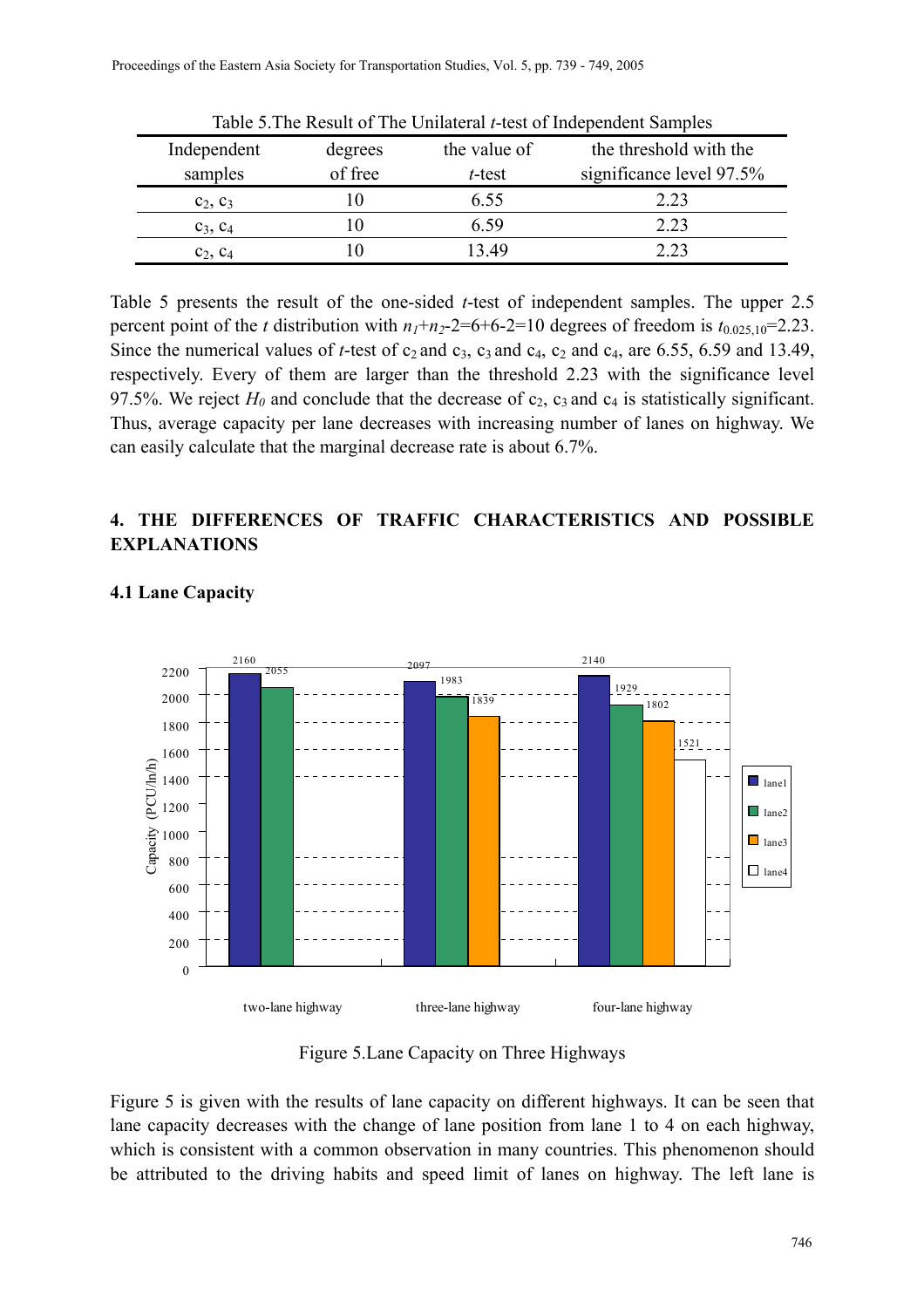dedicated to a high-speed lane and right lane is a low-speed lane in vehicle right-way-forward countries, i.e. China.

The difference must be emphasized from the decreasing step of lane capacity from left to right lane on different highways. The lane capacity decreases about 100 PCU from left to right lane on two-lane highway and three-lane highway. On four-lane highway the lane capacity of lane 2 is less about 200 PCU than the one of lane 1. The lane capacity of lane 4 is less about 300 PCU than the one of lane 3.

#### **4.2 Density at Capacity**



Figure 6.Density versus Capacity on Different Highways

In order to demonstrate the marginal decrease of lane capacity, we employ the density-flow relationship with 5-minute average flow, which is shown in figure 6. The peak flows on the density-flow curve are marked by the point A, B and C subsequently for four-lane, three-lane and two-lane highway respectively. Because that the density divides flow equals to the average speed, the speed at point A is greater than the one at point B whereas the speed at point B is greater than the one at point C. However, both the flow and density at point A are less than the ones at point B whereas both the flow and density at point B are less than the ones at point C. It implies that the more the number of lanes is, the stronger the vehicle interruption on the lane flow is even if the vehicle density is the same. Hence, the density-flow curve shifts up-right along with the decrease of lane number. It leads to the marginal decrease of lane capacity. It may be the effect of increasing interruption with increasing number of lanes on highways. The observed phenomena by video camera show that lane-changing frequencies increase with increasing number of lanes on highway.

#### **4.3 The Standard Deviation of Speed at Capacity**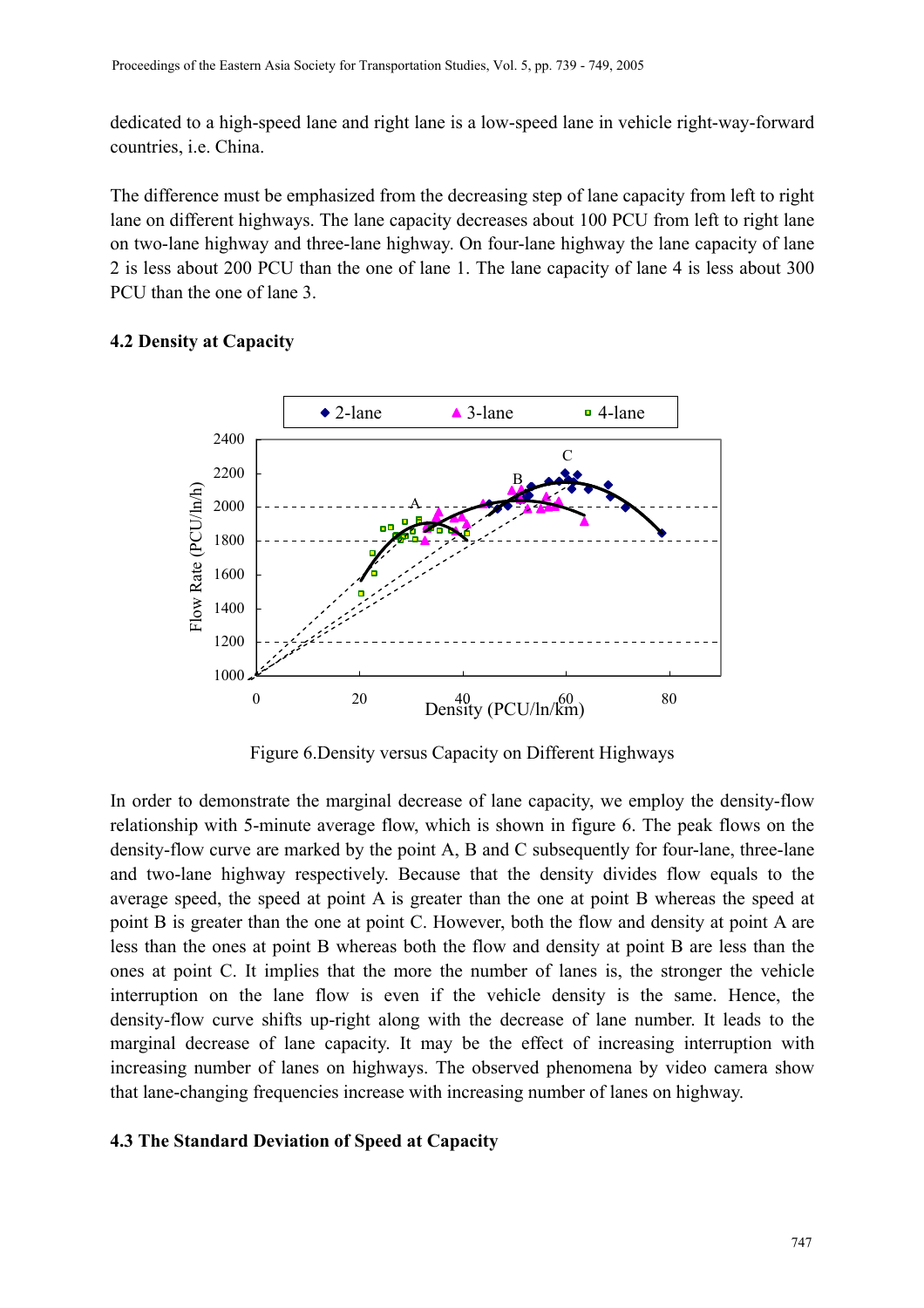As shown in the survey, the standard deviation of speed at its lane capacity increases with the increase of lane number for different highways. The standard deviation of speed can be referred as to the indicator of cars' interaction. The larger deviation of speed must lead to stronger cars' interaction. The increase of lane number on highways incurs increasing cars' interaction and hence the marginal decrease of lane capacity.

## **5. CONCLUSIONS AND RECOMMENDATIONS**

Endogenous impact of the number of lanes on average capacity per lane of highway was found to be statistically significant. We surveyed three highway segments with the scenes of two, three and four lane cases. The conclusions show that average capacity per lane on highway is 2104, 1971 and 1848 PCU, respectively. It is obvious that there exists a marginal decrease of average capacity per lane with increasing lane number. Through analysing the differences of traffic characteristics on different highways, we explored possible explanations of the decrease. It may be the effect of increasing lane-changing opportunities and cars' interaction with increasing lanes' number on highway.

Although these conclusions are based on the observations in China, we think they may be applicable to many other countries. The increase of lane number should bring about the changes of cars' interaction and drivers' behavior, which would finally result in the difference of average capacity per lane on highway.

The conclusion of the marginal decrease modifies the assumption that average capacity per lane is equal on highways with different number of lanes proposed by many countries' HCM (highway Capacity Manual). It requires that the manuals of highway capacity should be revised for the better plan and design of road network. We can not ignore the impact of lane number on lane capacity in future road network plan and design. In addition, we should consider the factor of the marginal decrease of average capacity per lane in the decision on adding lanes or constructing a new parallel road when travel demand exceeds road capacity.

Some future extensions of research work are suggested. Through collecting more samples, the method of orthogonal designs should be used to analysis the marginal decrease of average capacity per lane with increasing number of lanes on highway. We can find other factors of affecting capacity and the accuracy of the conclusions will be enhanced. The rational explanations of the marginal decrease and the behavioral distinctions of different-lane highways should be more completely explored. The road network plan and design problems with the impact of the marginal decrease of average capacity per lane should also be further researched.

## **ACKNOWLEDGEMENTS**

The work described in this paper was supported by the National Natural Science Foundation of China (70131160744) and the Doctorial Research Foundation of Education Bureau of China (20010006003) to the Beihang University.